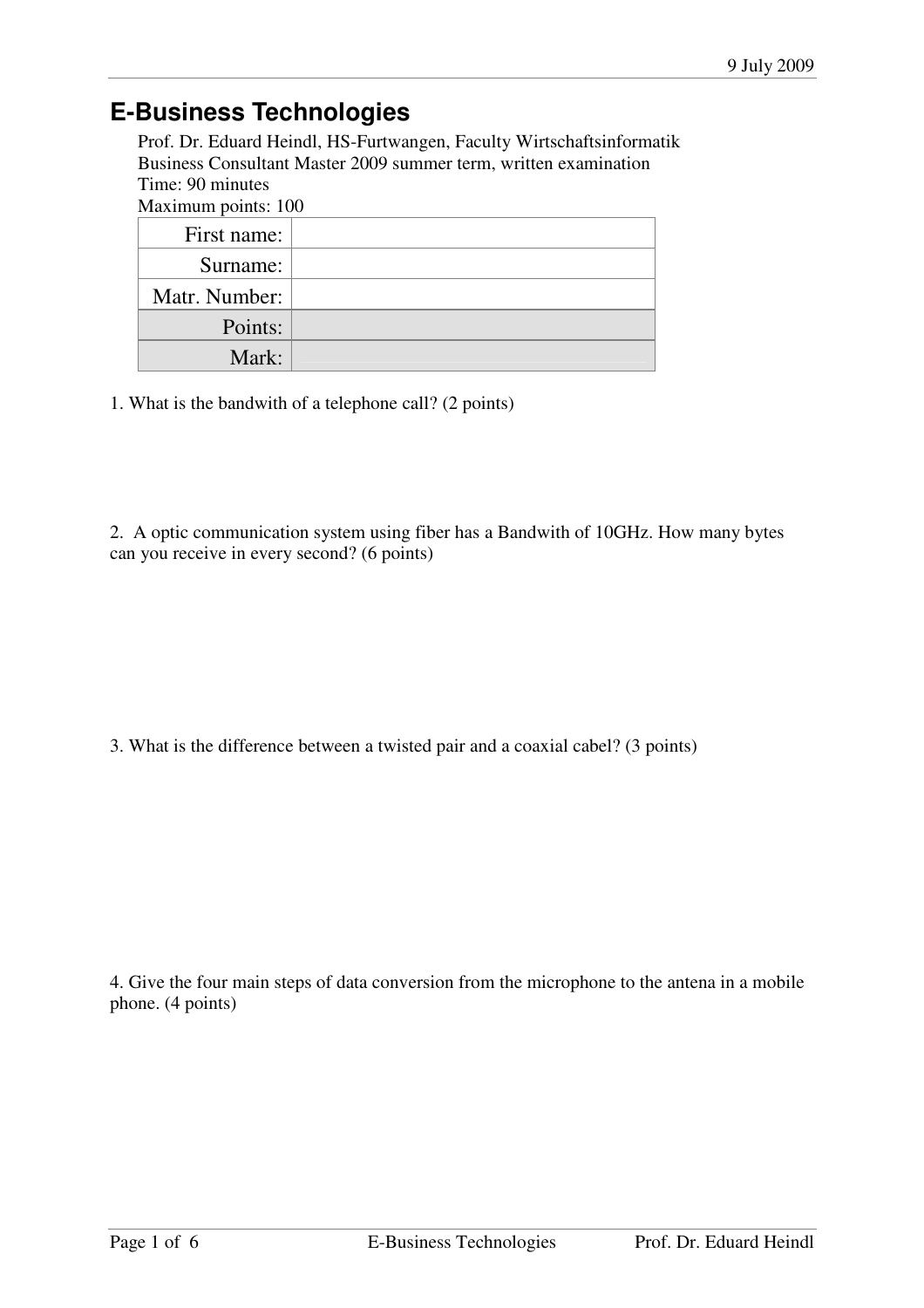5. Name three applications for UMTS (3 points)

6. How is it possible to detect errors during a data transmision using a hash code? (6 points)

7. A user requests the domain www.hs-furtwangen.de, describe the way, how the IP address is detected by the network layer? (6 points)

8. What is the MAC address. (2 points)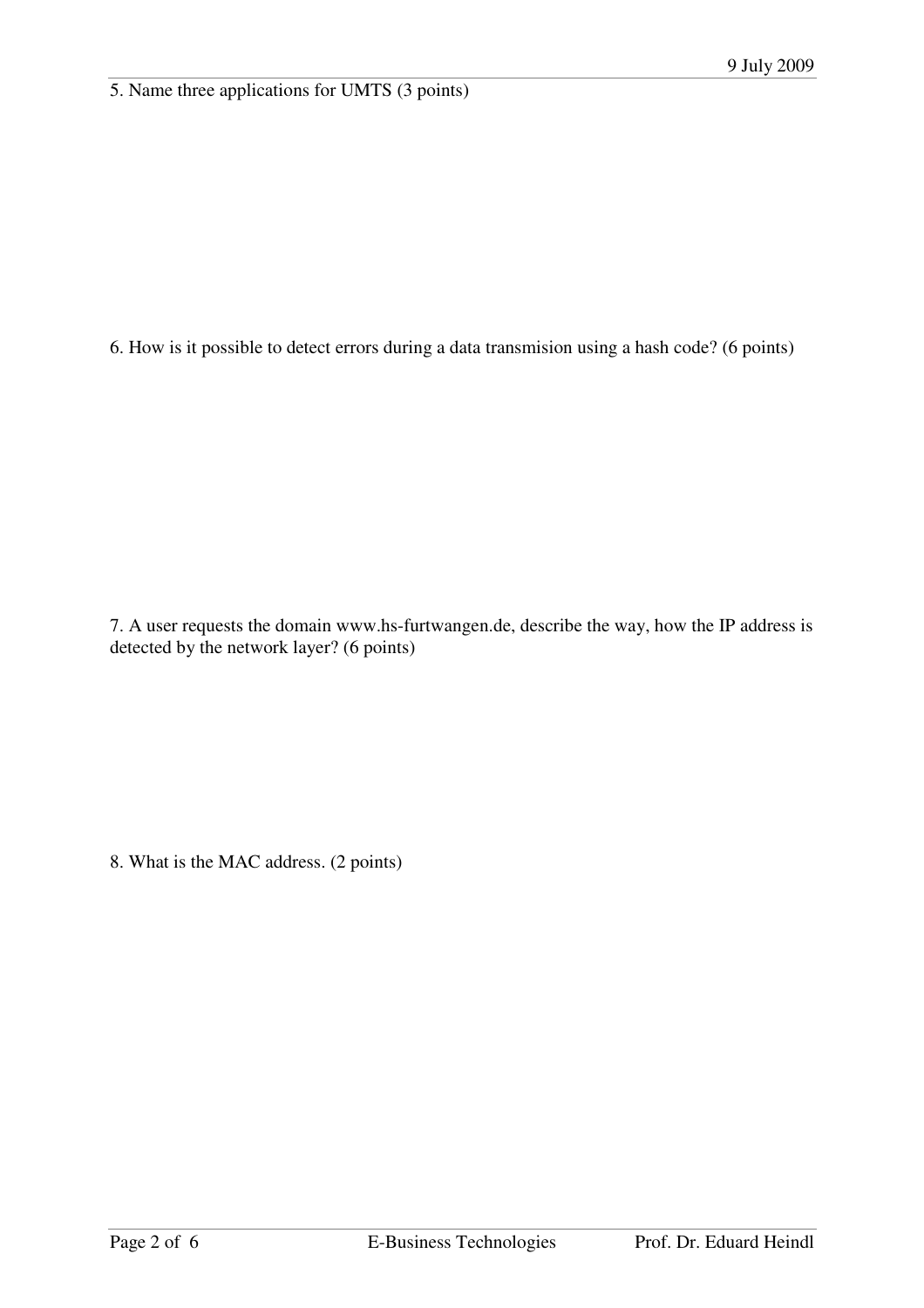9. Desvribe a scheme to override burst errors. (9 points)

10. What protocol uses a client to receive information from the mailserver? (2 points)

11. Why do we need a CA for secure SSL sessions? (6 points)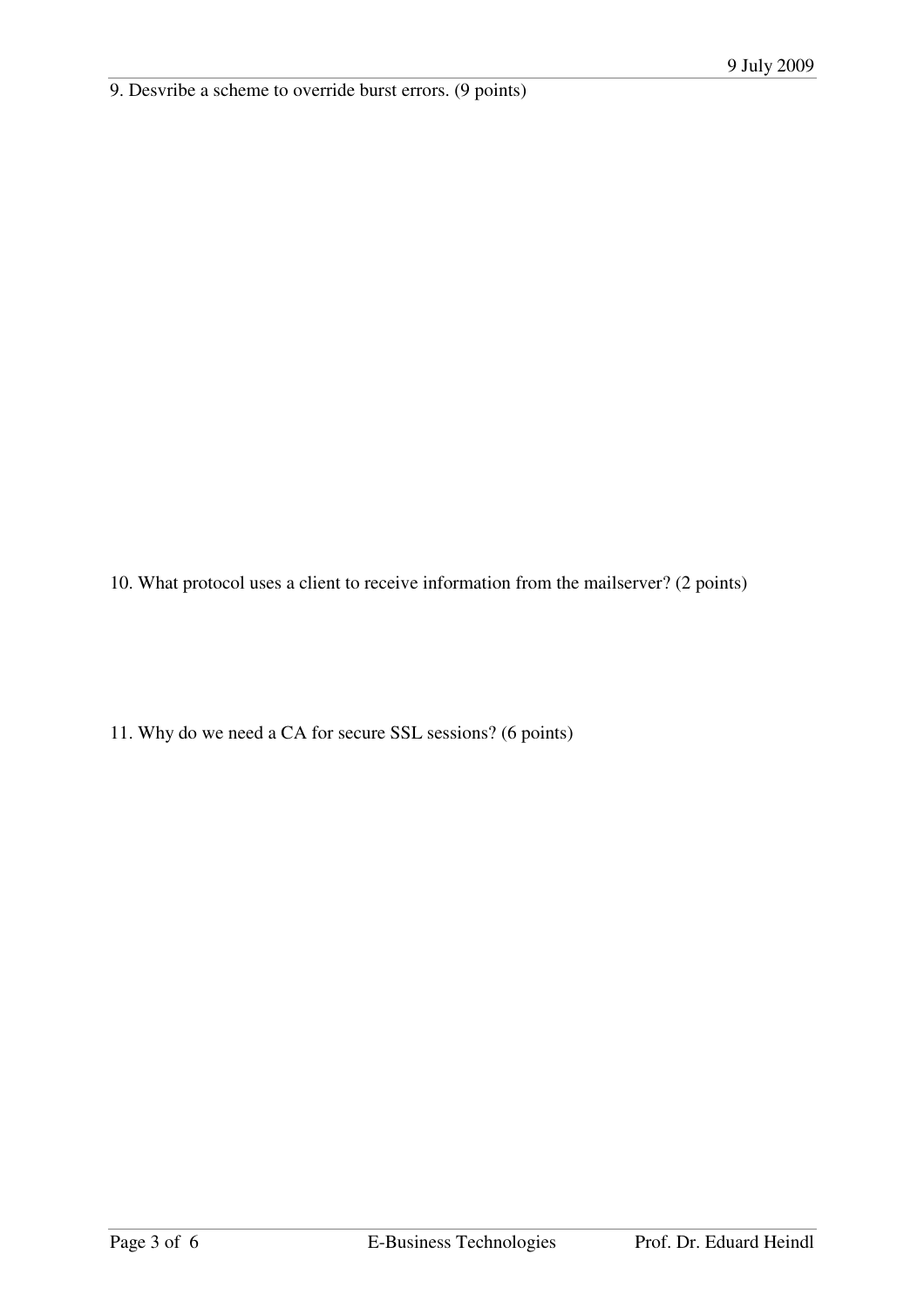12. Name 2 advantages and 2 disadvantages of Adsense. (4 points)

13. Draw the basic HTML tree. (6 points)

14. Facebook is often called a Web 2.0 website, give good arguments for this statement. (5 points)

15. What are the relevant parts of the AJAX technologie? (3 points)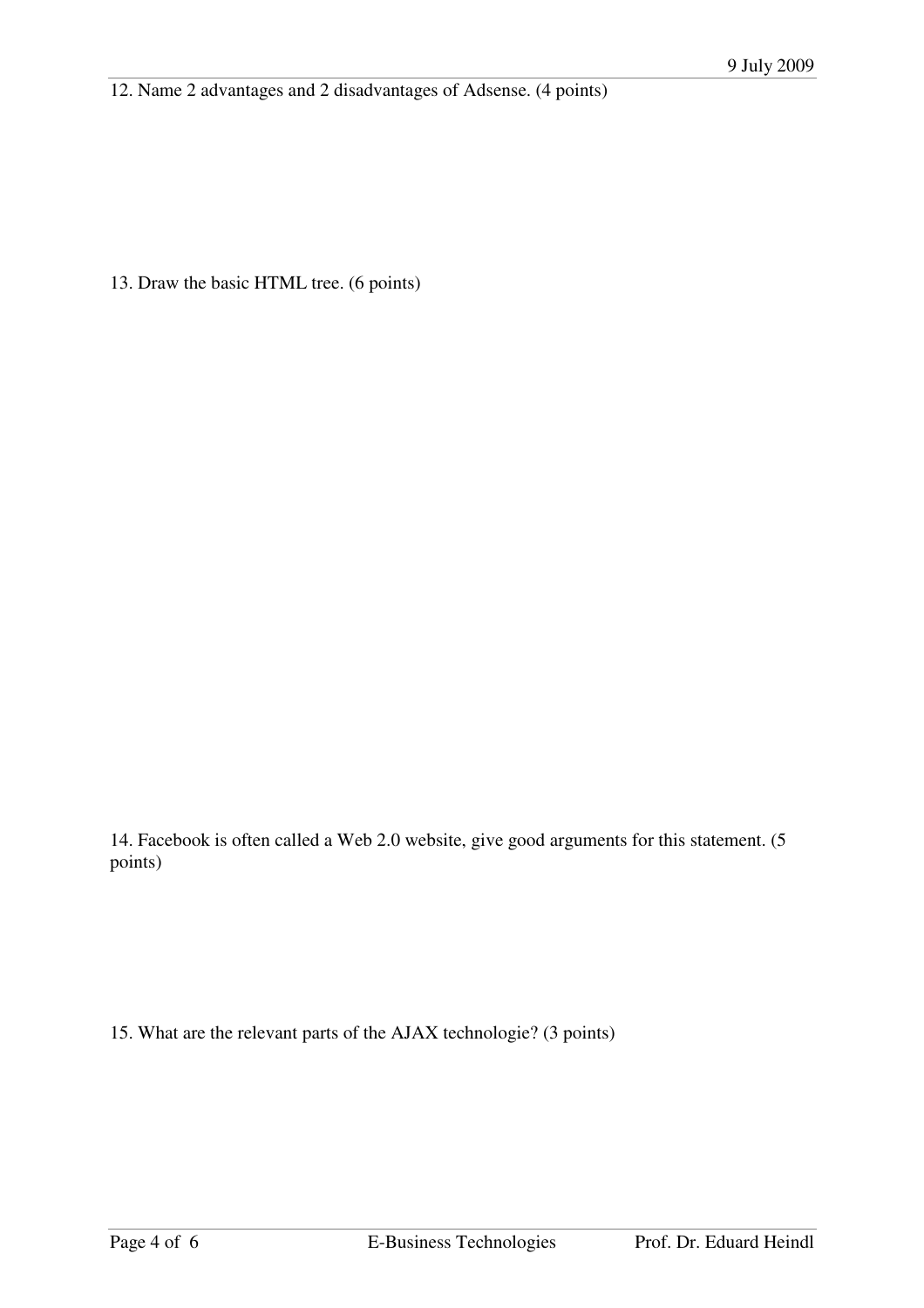16 What is Craigs List? (3 points)

17. Name two relevant digital payment methodes? (2 points)

18. What is a Bit-Torrent net (3 points)

19. Give the 3 types of charging methods used in digital payment. (6 points)

20. The price of data storage devices drops since 50 years. What type of trend is that and how can you present this in a graph? (6 points)